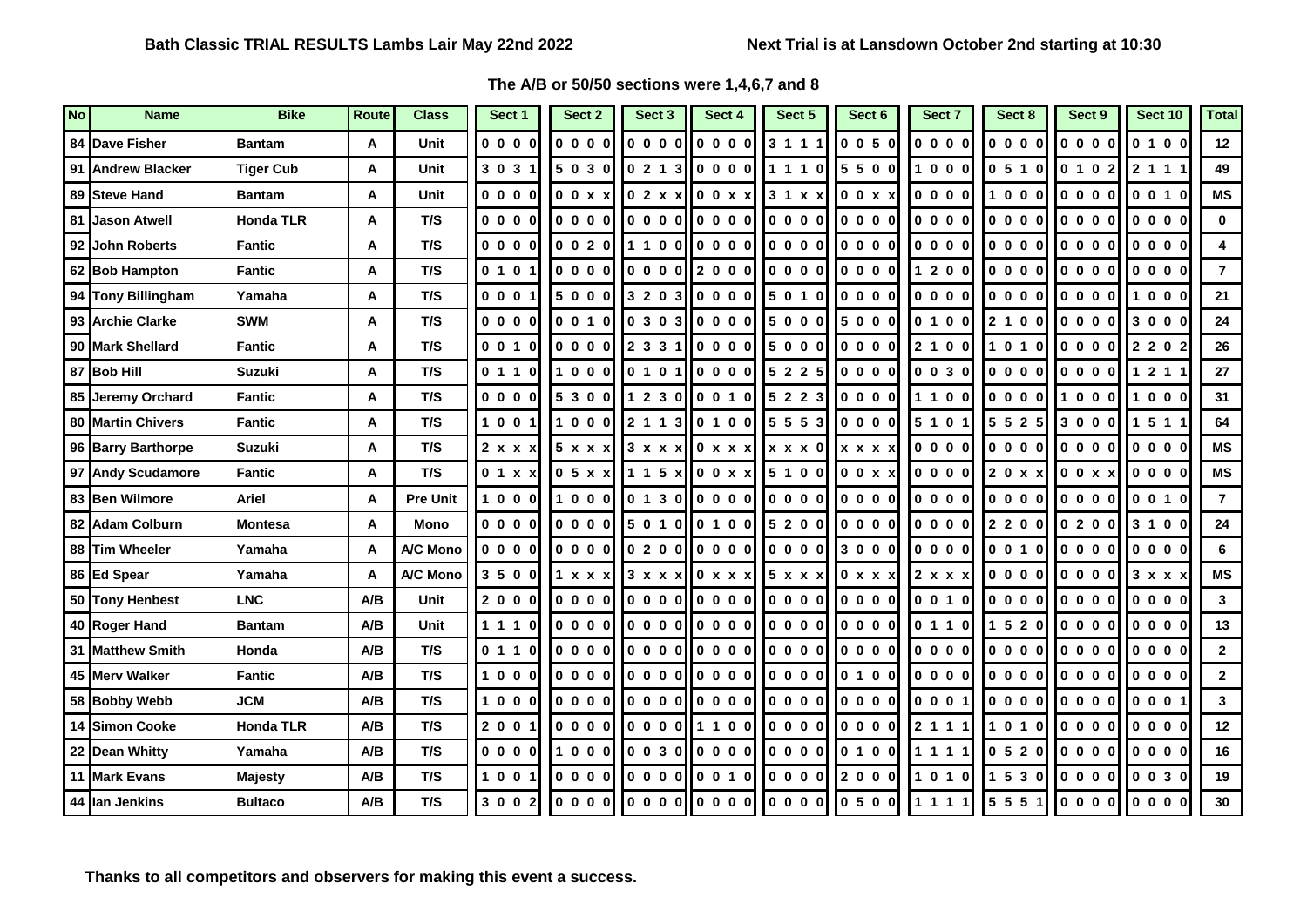## **The A/B or 50/50 sections were 1,4,6,7 and 8**

| N <sub>O</sub> | <b>Name</b>             | <b>Bike</b>             | <b>Route</b> | <b>Class</b> | Sect 1                                                 | Sect 2  | Sect 3  | Sect 4                                                                                                                                                | Sect 5                                                 | Sect 6                                                 | Sect 7                                                 | Sect 8                                                 | Sect 9                                                 | Sect 10 | <b>Total</b> |
|----------------|-------------------------|-------------------------|--------------|--------------|--------------------------------------------------------|---------|---------|-------------------------------------------------------------------------------------------------------------------------------------------------------|--------------------------------------------------------|--------------------------------------------------------|--------------------------------------------------------|--------------------------------------------------------|--------------------------------------------------------|---------|--------------|
|                | 43 Kevin Butcher        | <b>TRS</b>              | A/B          | <b>Mono</b>  | 1 1 2 0                                                | 0000    | 0000    | 0000                                                                                                                                                  | 0000                                                   | 0000                                                   | 1 2 0 0                                                | 0 0 3 1                                                | 0000                                                   | 0000    | 11           |
|                | <b>30 Mike Townsend</b> | <b>TRS</b>              | A/B          | <b>Mono</b>  | 5000                                                   | 0000    | 0000    | 0000                                                                                                                                                  | $\begin{array}{ccccccccc}\n0 & 0 & 0 & 0\n\end{array}$ | 5000                                                   | 2 1 0 0                                                | 5 3 1 0                                                | 0000                                                   | 0000    | 22           |
|                | 38 Jerry Walters        | GasGas                  | A/B          | <b>Mono</b>  | 3 2 1 3                                                | 0 0 1 0 |         | 0.00011100                                                                                                                                            | 0000                                                   | 0000                                                   | 1111                                                   | 3 5 3 2                                                | 0000                                                   | 0000    | 29           |
|                | 29 Martin Hendy         | <b>Beta</b>             | A/B          | <b>Mono</b>  | 5 1 1 1                                                | 1010    |         | 000000110                                                                                                                                             | 0000                                                   | 5000                                                   | 1100                                                   | 5 5 5 3                                                | 0000                                                   | 0000    | 37           |
|                | 28 Steve Winstanley     | GasGas                  | A/B          | <b>Mono</b>  | 3 3 1 5                                                | 0000    |         | 000012201                                                                                                                                             | $\begin{bmatrix} 0 & 0 & 0 & 0 \end{bmatrix}$          | 1000                                                   | $121$                                                  | 3 3 2 3                                                | 0200                                                   | 5000    | 41           |
|                | 24 Kevin Westlake       | <b>Beta</b>             | A/B          | <b>Mono</b>  | 0000                                                   | 0000    |         | $x x x x$ x x x x                                                                                                                                     | 0 x x x                                                | 02x                                                    | 5 x x x                                                | $\begin{array}{ccccccccc}\n0 & 0 & 0 & 0\n\end{array}$ | 0000                                                   | 0000    | <b>MS</b>    |
|                | 12 Stuart Evans         | <b>Tiger Cub</b>        | в            | <b>Unit</b>  | 0000                                                   | 0000    |         | 0.00010000                                                                                                                                            | 0000                                                   | 0000                                                   | 0000                                                   | 0000                                                   | 0000                                                   | 0000    | $\mathbf{0}$ |
|                | 26 Nigel Smith          | <b>BSA</b>              | B            | Unit         | 0000                                                   | 0000    |         | loooollooool                                                                                                                                          | $\begin{bmatrix} 0 & 0 & 0 & 0 \end{bmatrix}$          | 0000                                                   | 0000                                                   | 0000                                                   | 0000                                                   | 0000    | $\bf{0}$     |
|                | 34 David Gollicker      | <b>Tiger Cub</b>        | в            | Unit         | 0000                                                   | 0 0 0 0 |         | 0.00010000                                                                                                                                            | 0000                                                   | $\begin{array}{ccccccccc}\n0 & 0 & 0 & 0\n\end{array}$ | $\begin{array}{ccccccccc}\n0 & 0 & 0 & 0\n\end{array}$ | $\begin{array}{ccccccccc}\n0 & 0 & 0 & 0\n\end{array}$ | 0000                                                   | 0000    | $\mathbf{0}$ |
|                | <b>46 Nick Thorns</b>   | Tiger Cub               | в            | Unit         | 0000                                                   | 0000    |         | $\overline{\phantom{a}}$ to $\overline{\phantom{a}}$ to $\overline{\phantom{a}}$ to $\overline{\phantom{a}}$ to the total to $\overline{\phantom{a}}$ | 0000                                                   | 0000                                                   | 0000                                                   | 0000                                                   | 0000                                                   | 0000    | $\mathbf{0}$ |
|                | 25 Mike Fear            | <b>Triumph</b>          | в            | Unit         | 0000                                                   | 0000    |         | $0000$ $0000$                                                                                                                                         | 0000                                                   | 0010                                                   | 0000                                                   | 0000                                                   | 0000                                                   | 0000    |              |
|                | 35 Paul Aven            | <b>BSA</b>              | в            | Unit         | 0000                                                   | 0000    |         | $\begin{array}{ccccccccccccccccc}\n1 & 0 & 0 & 0 & 0 & 0 & 0 & 0\n\end{array}$                                                                        | $\begin{bmatrix} 0 & 0 & 0 & 0 \end{bmatrix}$          | 0000                                                   | 0000                                                   | 0000                                                   | 0000                                                   | 0000    |              |
|                | 27 Trevor Miles         | <b>Triumph</b>          | в            | Unit         | 0000                                                   | 0000    |         | 0 1 3 0    0 0 0 0                                                                                                                                    | 0000l                                                  | 0000                                                   | 0000                                                   | 0000                                                   | 0000                                                   | 0000    |              |
|                | 36 Mike Palfrey         | <b>BSA</b>              | в            | Unit         | 0000                                                   | 0000    |         | lo o o ollo o o ol                                                                                                                                    | 10000                                                  | 0000                                                   | 0000                                                   | 5000                                                   | 0000                                                   | 1 2 0 0 | 8            |
|                | 47 Oliver Thorns        | C <sub>15</sub>         | в            | Unit         | 0000                                                   | 0000    |         | 10100000                                                                                                                                              | 3000                                                   | 0000                                                   | 0000                                                   | 0000                                                   | 0000                                                   | 1 3 0 0 | 9            |
|                | 57 Andy Sims            | <b>Greeves Scottish</b> | B            | Unit         | $\begin{array}{ccc} 0 & 0 & 5 & 0 \end{array}$         | 0000    |         | $ 0\;1\;0\;0   0\;0\;0\;0 $                                                                                                                           | $\begin{bmatrix} 1 & 0 & 0 & 0 \end{bmatrix}$          | 0000                                                   | 2 1 0 0                                                | 0000                                                   | 0000                                                   | 0 1 5 0 | 16           |
|                | 18 Tim James            | <b>Cotton</b>           | B            | Unit         | 1000                                                   | 0000    |         | 100001100001                                                                                                                                          | 1110                                                   | 5000                                                   | 5 0 0                                                  | 0000                                                   | 1000                                                   | 0013    | 20           |
|                | 49 Richard Clarke       | <b>Tiger Cub</b>        | в            | Unit         | 0050                                                   | 0000    |         | 0000   0001                                                                                                                                           | 0 0 0 0                                                | 0000                                                   | 5000                                                   | 0000                                                   | 0000                                                   | 5 0 3 2 | 21           |
|                | 48 Rob Thorne           | <b>B40</b>              | в            | Unit         | 30xx                                                   | 20xx    |         | $10x \times 5x \times x$                                                                                                                              | 5500                                                   | 0 x x x                                                | 3 x x x                                                | 5 x x x                                                | $3x \times x$                                          | 0000    | <b>MS</b>    |
|                | 16 John Foot            | Yamaha                  | в            | T/S          | 0000                                                   | 0000    |         |                                                                                                                                                       | 0000                                                   | 0000                                                   | 0000                                                   | 0000                                                   | 0000                                                   | 0000    | $\mathbf{0}$ |
|                | 56 Graham Jones         | Yamaha                  | в            | T/S          | 0000                                                   | 0000    |         | loooollooool                                                                                                                                          | 10000                                                  | 0000                                                   | 0000                                                   | 10000                                                  | 0000                                                   | 0000    | $\Omega$     |
|                | 21 Dave Passey          | <b>Honda TLR</b>        | в            | T/S          | 0000                                                   | 0000    |         | $0000$ $000$                                                                                                                                          | 1000                                                   | 0000                                                   | 0000                                                   | 0000                                                   | 0000                                                   | 0000    | $\mathbf{1}$ |
|                | 23 Mike Hann            | Yamaha                  | в            | T/S          | 0000                                                   | 0000    |         | 000000000                                                                                                                                             | 0000                                                   | 0000                                                   | 0000                                                   | 0000                                                   | 0 1 0 0                                                | 0000    | $\mathbf 1$  |
|                | 55 Graham Page          | Yamaha                  | в            | T/S          | 0000                                                   | 0000    |         | 100001100001                                                                                                                                          | 0500 I                                                 | 0000                                                   | 0000                                                   | 0000                                                   | 0000                                                   | 0110    | 7            |
|                | 51 Teddy Rundle         | Fantic                  | в            | T/S          | $\begin{array}{ccccccccc}\n0 & 0 & 0 & 0\n\end{array}$ | 0000    |         | I2000II0000I                                                                                                                                          | 0000                                                   | 3 0 2 0                                                | 0000                                                   | $\begin{array}{ccccccccc}\n0 & 0 & 0 & 0\n\end{array}$ | $\begin{array}{ccccccccc}\n0 & 0 & 0 & 0\n\end{array}$ | 1000    | 8            |
|                | 52 Nick Miller          | Yamaha                  | В            | T/S          | 0000                                                   | 0000    | 0001    | 0000                                                                                                                                                  | 0 0 1 0                                                | 0 0 1 0                                                | 0500                                                   | 0000                                                   | 0 0 1 0                                                | 0000    | 9            |
|                | 53 Bob Pritchhard       | Yamaha                  | B            | T/S          | 500 <sup>o</sup>                                       | 0000    | 0 0 1 0 | $\bullet$ $\bullet$ $\bullet$                                                                                                                         | 2 0 0 1                                                | 0000                                                   | 0000                                                   | 0000                                                   | 0000                                                   | 0 1 0 0 | 11           |

**Thanks to all competitors and observers for making this event a success.**